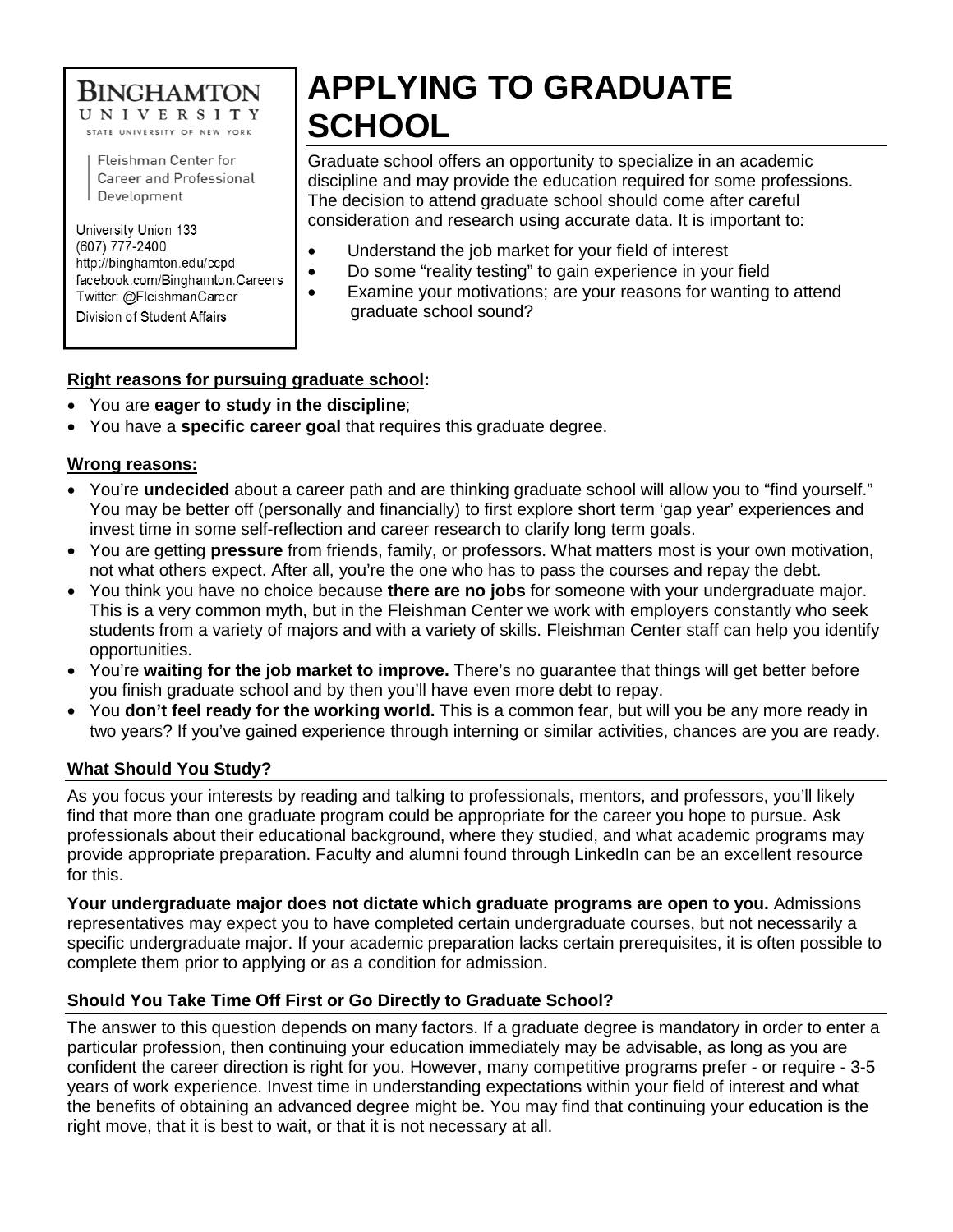# **Identifying and Researching Programs**

Once you have a clear idea of what you plan to study, identify where programs are offered. This is a research project, so plan to devote considerable time to this activity. Your research might include using the following:

# • **Annual Graduate and Professional School Fair and Law Day Events:**

The Fleishman Center hosts a Graduate and Professional School Fair each fall, which brings in representatives from over 140 institutions. Spend some time at the fair speaking with representatives and learning about programs.

• **Online:** 

Two recommended websites for identifying graduate and professional programs are [www.gradschools.com](http://www.gradschools.com/) and [www.petersons.com.](http://www.petersons.com/) Search by geographic location, program, and many other factors. Professional associations are also an excellent resource for identifying programs. To find an association related to your field, try the ASAE Gateway to Associations Directory: [www.asaecenter.org/Community/Directories/associationsearch.cfm.](http://www.asaecenter.org/Community/Directories/associationsearch.cfm)

- **Faculty, Alumni and Other Professionals in Your Field:**  Identify faculty members and professionals whose interests match yours and ask for recommendations of programs. LinkedIn is an excellent resource for identifying individuals, including Binghamton alumni, who may be able to provide you with insight that can aid in your decision making.
- **Pre-Law Advisor and Pre-Health Advisor**:

Any student planning to attend law school or pursue a medically-related degree should be connecting with these offices, located in Rockefeller Center Room 151, and visiting their websites [binghamton.edu/pre-law](http://www2.binghamton.edu/pre-law/) and [binghamton.edu/pre-health.](http://www2.binghamton.edu/pre-health/)

# **Comparing Programs: What to Investigate**

**Ratings and Selectivity:** While there are published guides, faculty and professionals in your intended field may be the best resource in assessing which are considered the better programs -- ask several their opinion and see if there is consistency in responses. Use published rankings as guides rather than the definitive word.

Use information provided on individual graduate admissions offices and department websites to make a realistic assessment of your candidacy. Keep in mind that averages are just that – averages – with scores falling both above, and below. Schools are most interested in well-rounded candidates and it is unlikely that one component of your application is going to make or break you. Other things to consider:

- Curriculum: Does it have the depth and breadth you want? Does the primary emphasis suit your career goals? Do the courses look interesting? Are specializations offered that interest you? Are there cooperative programs with other educational, cultural, and research institutions available?
- Internships or Practical/Clinical Experiences: Does the program include any practical experience in its requirements? Is there help in securing it? Is there adequate supervision and guidance?
- Faculty: What is the student/faculty ratio? Are there faculty members with specialties that interest you? Do faculty research interests match yours? Is the faculty diverse?
- Facilities: How extensive are their resources? Ex. library, labs and computer facilities? Are there specialized research facilities?
- Students: What are the demographics of the student body (geographical representation, ethnic diversity, average entering age, male/female ratio)? How many are in the entering class? What is the attrition rate?
- Location: Is the geographic location of the school consistent with the lifestyle you want for the next few years? What will housing cost and is there housing on campus? Don't rule out an unfamiliar city or state prematurely; focus on where the programs are that best meet your needs.
- Employment of Alumni: What types of positions have recent graduates obtained? What types of services are available to assist graduate students with the job search?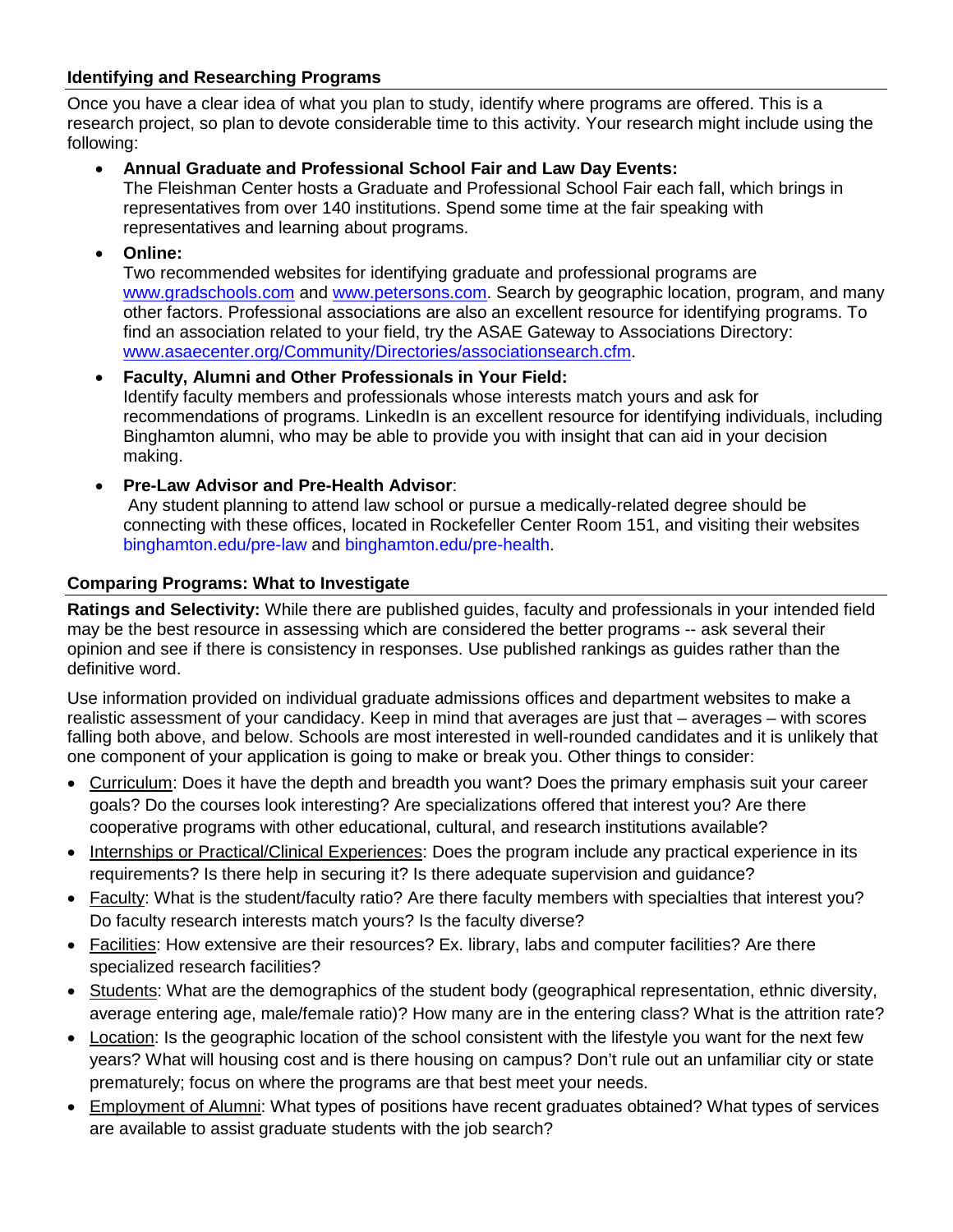# **The Application Process**

Assembling and completing materials to support your application takes time and planning. Be sure to stay organized and pay close attention to deadlines! Make requests to appropriate offices for transcripts, reference letters and test scores several weeks in advance of deadlines to avoid last minute panic.

#### **Application Timeline**

There are many common parts of the application process for different graduate programs and universities. Here are some suggestions for managing the application process along with your other commitments:

- $\Box$  Research your field(s) of interest, programs, schools (Allow 1-2 months, or more).
- $\Box$  Create/update your resume (Allow 1-2 weeks to create, have critiqued, and revise. Use the Fleishman Center for help)
- $\Box$  Request letters of recommendation (Give recommender AT LEAST one month)
- □ Develop your Personal Statement (Allow THREE weeks to ONE month). Use the Writing Center and the Fleishman Center for assistance.
- □ Standardized Test Preparation:<br>■ Study at least TWO months
	- Study at least TWO months in advance and become familiar with test material
	- Schedule your test for at least THREE weeks before you plan to submit your application
	- Be sure to schedule your exact test date about THREE weeks before so that you are not closed out
- □ Request transcripts (Processing by the Office of Student Records takes up to one week)

#### **Writing the Essay/Personal Statement**

An essay is typically part of the application process and should be considered an important component. It is both a writing sample and your chance to present yourself as a strong candidate for their program. Allow yourself plenty of time to consider your educational and career goals reflect on what experiences, skills and interests most support your candidacy, and write/revise your document. When preparing your final draft, proofread carefully, making sure there are no spelling or grammar errors. If you feel you need help structuring your essay, Binghamton's Writing Center is an excellent resource. The Fleishman Center's [Writing a Personal Statement](https://www.binghamton.edu/ccpd/documents/qrg-resources/personal-statement.pdf) guide will also be helpful.

#### **Reference Letters**

#### **Who and How to Ask**

Faculty and/or supervisors of internships/jobs who are familiar with you and your talents are the best references. Graduate schools typically request 2-5 letters and it is recommended that at least two references be from faculty. The best references will be from those who know you best, not from the person with the most impressive title.

When asking someone to write a reference letter, make a point to meet in person or by phone. Discuss your plans; share a draft of your application, essay and/or resume, and a list of topics you would like addressed in the recommendation letter. Ask if she or he would be willing to write a letter in support of your application to graduate school. You may get a variety of responses including an enthusiastic "yes." If the person is cautious and expresses hesitation about providing a useful reference, don't push it. Identify an alternative person to approach.

#### **Managing Your Reference Letters**

The Fleishman Center recommends [Interfolio,](http://www.interfolio.com/) an affordable, convenient and efficient resource to manage references online 24/7. Students and alumni may create an account at any time with Interfolio [www.Interfolio.com.](http://www.interfolio.com/)